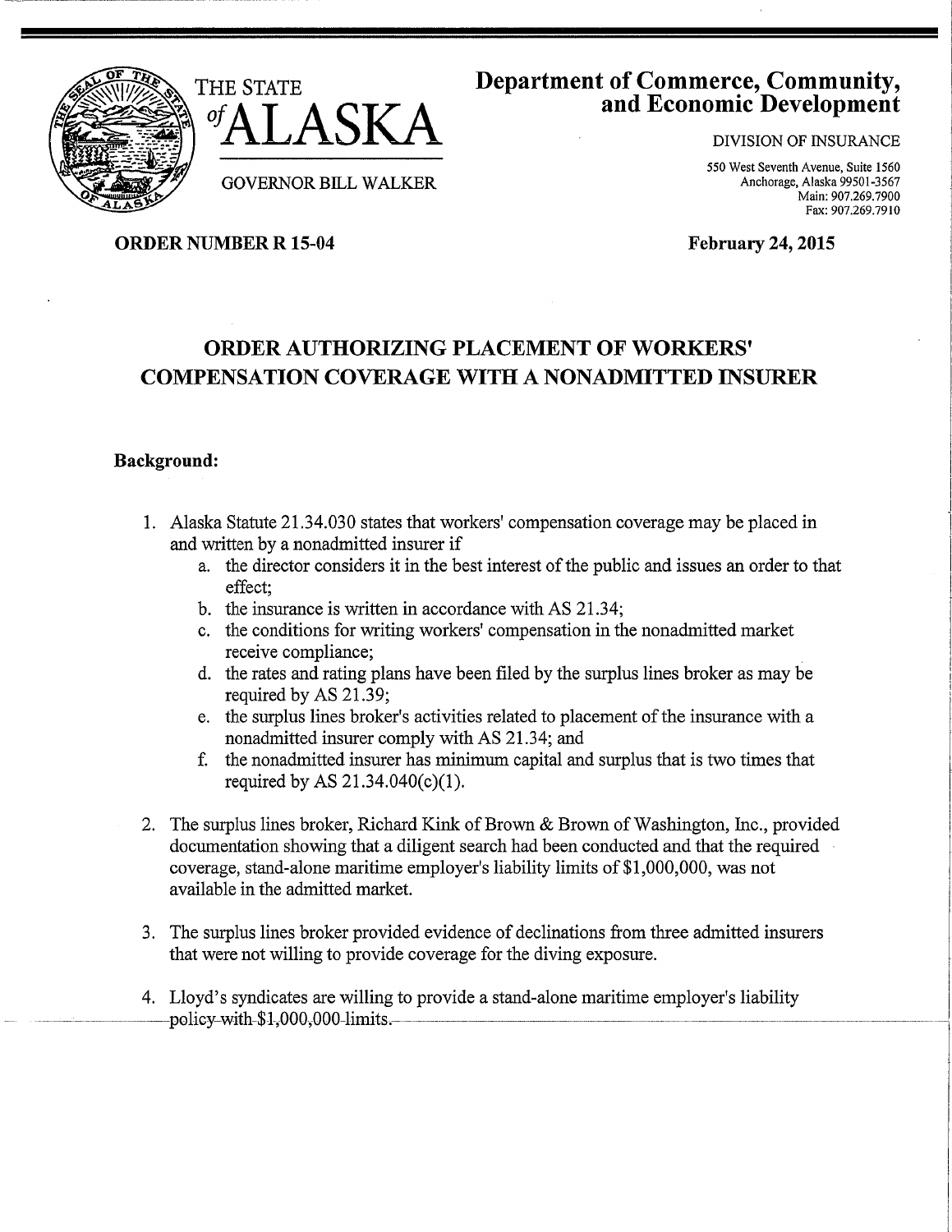- 5. The Division of Insurance notified the surplus lines broker that in order to place maritime employer's liability in the surplus lines market, the broker would need to file the rates for this policy in accordance with the filing requirements of AS 21.39. The Lloyd's syndicates told the surplus lines broker that they will not provide the information necessary for the surplus lines broker to make the necessary filing under AS 21.39.
- 6. Alaska Statute  $(AS)$  21.39.040(f) allows the director by order to suspend or modify the requirements of AS 21.39 on a kind of insurance, subdivision or combination of them, or on classes of risks, for which rates cannot practicably be filed before they are used or the filing and approval of which, in the director's opinion, are not desirable or necessary for the protection of the public.
- 7. Each of the Lloyd's syndicates have at least \$30,000,000 in capital and surplus.

### **The Director of the Division of Insurance finds:**

- A. Workers' compensation insurance, including maritime employer's liability, is best purchased in the admitted market for the protection of the insured employer and their employees, including the availability of protection from the Alaska Insurance Guaranty Association.
- B. The \$100,000 limit available through the assigned risk plan may not provide the employer with adequate coverage for the employer's exposure to potential claims under the maritime employer's coverage.
- C. Requiring rates to be filed for the Enviro-Tech Diving maritime employer's liability coverage is not necessary for the protection of the public and suspending the rate filing requirement allows the insured to obtain adequate insurance protection for the employer and its employees.
- D. The Division compared pricing with other stand-alone coverage and the rates for the Lloyd's policy with a \$1,000,000 maritime employer's liability limit do not appear to be excessive, inadequate or unfairly discriminatory and do not appear to be out of line with coverage that is available from the assigned risk and voluntary market.
- E. Each of the Lloyd's syndicates have minimum surplus and capital amounts that comply with two times the amount required in AS  $21.34.030(c)(1)$ .

#### **The Director of the Division of Insurance Hereby Orders:**

1. Under the authority of AS 21.34.030, the director authorizes Brown & Brown of Washington, Inc. to place Maritime Employer's Liability coverage for Enviro-Tech Diving with Lloyd's syndicates for the period from February 15, 2015 to February 15, 2016 only.